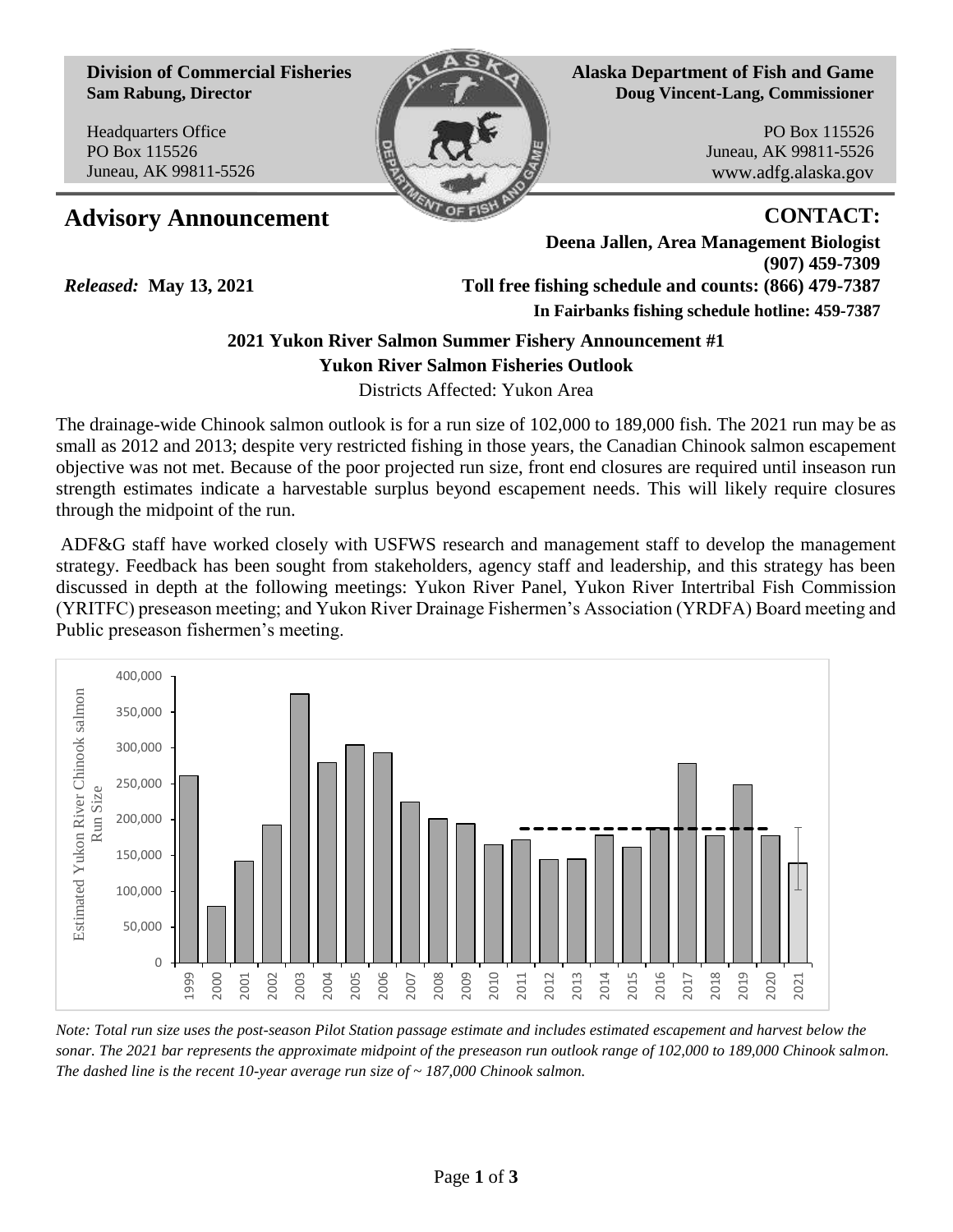|                    | <b>Chinook</b>                              | <b>Summer Chum*</b>                     | <b>Fall Chum**</b>                      | Coho                                    |
|--------------------|---------------------------------------------|-----------------------------------------|-----------------------------------------|-----------------------------------------|
| <b>Outlook:</b>    | Poor                                        | Below average                           | Below average                           | Below average to average                |
| <b>Escapement:</b> | Some potential to<br>meet goals             | Expect to meet<br>goals                 | Expect to meet<br>goals                 | Expect to meet<br>Goals                 |
| Subsistence:       | <b>Fishing Closures</b><br>and Restrictions | Expect to provide<br>for normal harvest | Expect to provide<br>for normal harvest | Expect to provide<br>for normal harvest |
| <b>Commercial:</b> | No directed fishery                         | Up to $0.5$ million<br>available        | 0 to 212,000 fish                       | 0 to 50,000 fish                        |

#### **2021 Run and Harvest Outlook for Yukon River Salmon**

*\* Summer chum salmon harvests may be limited by the need to conserve Chinook salmon.\*\* Fall chum salmon projection and the amount available for commercial harvest will be revised in early July based on summer chum salmon run size.* 

### **Management Strategies based on the preseason outlooks and inseason assessment:**

- As Chinook salmon enter the Coastal Area and each district and tributary, subsistence salmon fishing will be closed. This closure may be weeks long until the midpoint of the Chinook salmon run is assessed at Pilot Station sonar (likely around June 23). If inseason assessment indicates a run closer to the lower end of the outlook, subsistence fishing for Chinook salmon will remain closed.
- The sport fishery for Chinook salmon will begin the season closed (effective May 10) throughout the U.S. portion of the Yukon River drainage, excluding the Tanana River drainage. Chinook salmon may not be retained or possessed. Management actions for the Tanana River drainage will be announced in early June.
- Subsistence fishing for summer chum salmon will be opened with selective gear (dip nets, beach seines, fish wheels) once summer chum salmon become more abundant.
- If confidence is high that the Chinook salmon run is near the upper end of the outlook, and escapement goals are likely to be met, some subsistence fishing opportunities (on reduced fishing schedules) with gillnets may be allowed. For most districts and areas, gillnets will be restricted to 6-inch or smaller mesh.
- Fishing for non-salmon species with 4-inch or smaller mesh gill nets will be allowed during salmon fishing closures; however, net length will be reduced to a maximum of 60 feet at the start of the season. If there are indications that salmon are being targeted with this gear, or it is determined that there is no harvestable surplus of Chinook salmon, this gear may be discontinued.
- When the summer chum salmon run is projected to meet the drainagewide escapement goal, commercial fishing for summer chum salmon may begin with selective gear (dip nets and beach seine with all Chinook released alive) Openings in District 1 and 2 will be dependent on processor capacity.

### **Please call the toll-free Fishing schedule and fish counts hotline: (866) 479-7387**; in Fairbanks: (907) 459- 7387.

The ADF&G Emmonak field office will be open during regular hours; Mondays to Fridays 8 am to 5 pm, Saturdays 1 pm to 5 pm. Closed on Sundays. **ADF&G Emmonak office**: (907) 949-1320.

ADF&G: Summer Season Area Manager, Deena Jallen; Fall Season Area Manager, Jeff Estensen. **ADF&G Fairbanks office**: (907) 459-7274.

## **The Emmonak USFWS field office will be closed. To speak with the USFWS Yukon River Subsistence manager, Holly Carroll:** call **907-351-3029**